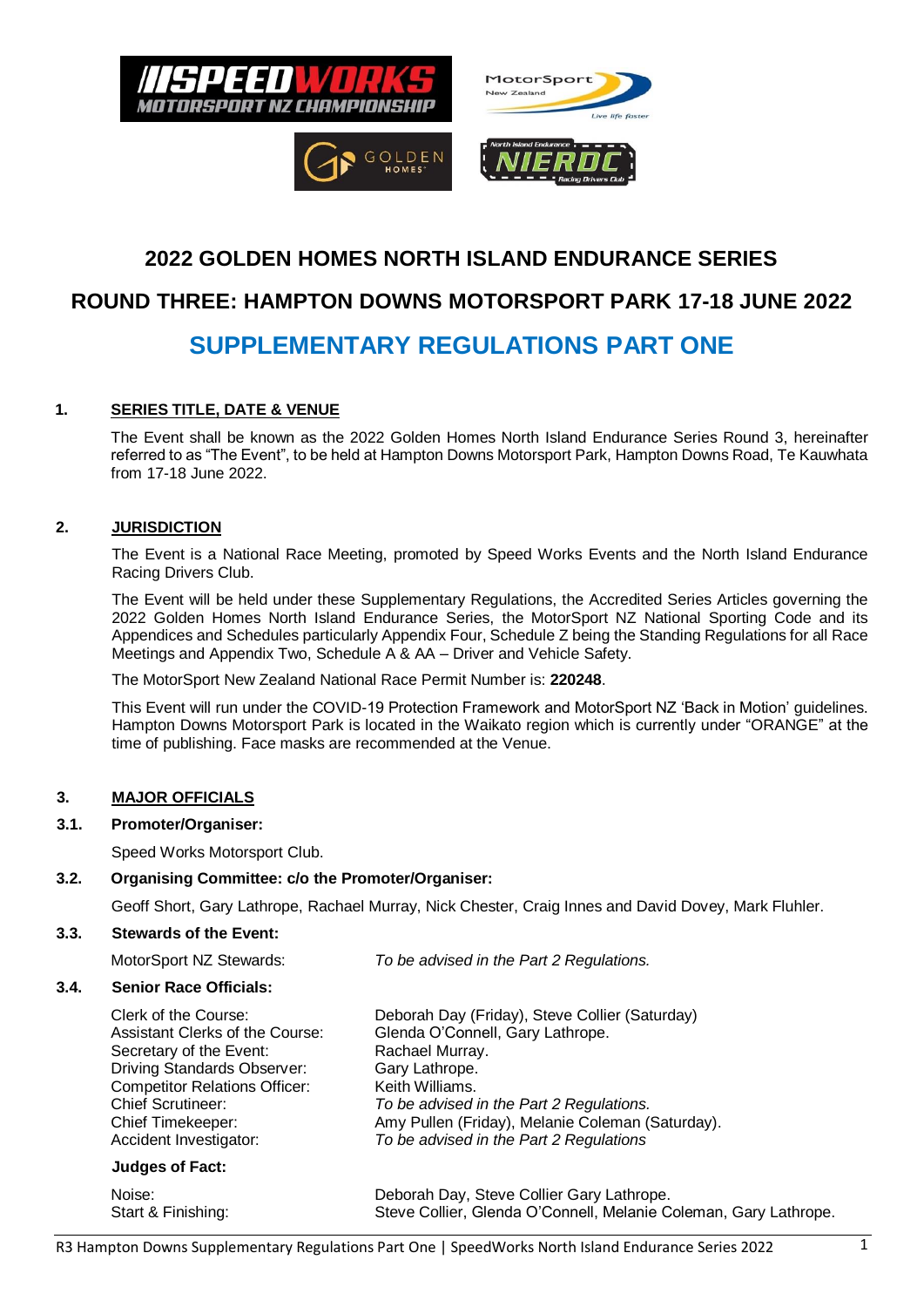| Pit Lane Speed:              | Peter Thompson, Steve Collier, Deborah Day, Gary Lathrope.      |
|------------------------------|-----------------------------------------------------------------|
| <b>Pit Lane Regulations:</b> | Peter Thompson, Gary Lathrope, Deborah Day, Steve Collier,      |
|                              | Rachael Murray, Lyndsay Reid, Richard Ward, Harry Porritt, Alex |
|                              | Stefanovski, Michelle Reid.                                     |
| Pit Lane Blend Lines:        | Deborah Day, Steve Collier, Glenda O'Connell, Gary Lathrope.    |
| Alcohol Testing:             | Clerk of the Course.                                            |

# **4. CIRCUIT DETAILS**

| Length:                 | 2.63 Kilometres (National Circuit)                      |
|-------------------------|---------------------------------------------------------|
| <b>Circuit Density:</b> | Saloons 46 Vehicles.                                    |
| Secretariat:            | In the Race Admin Building behind the Pit Lane Garages. |
| Notice Board:           | On the wall inside the Pit Lane breezeway.              |
| Stewards Office:        | In the Spa Suite next to Race Control.                  |

The Organiser confirms the Circuit to be used for this Event holds a current MSNZ Circuit Licence.

# **5. ENTRY CLOSING DATES, ENTRY FEES & ACCEPTANCE OF ENTRY**

### **5.1. Entry Closing Dates : Round 3 Hampton Downs**

Normal Entries for this Event will close 5pm Friday 10<sup>th</sup> June 2022 however late entries will be accepted up to 5pm on Thursday 16<sup>th</sup> June 2022.

Entries accepted in payment date order subject to acceptance by NIERDC Inc. Please note all payments are **non-refundable**.

All entries must be received via the Speed Works online system, link to this is as follows:

**[One Hour](https://docs.google.com/forms/d/e/1FAIpQLSezSuez6uL4-XgPWKxU9xKLB_peeKNsuTEgyR-GgKFmCyWvGA/viewform) [Two Hour](https://docs.google.com/forms/d/e/1FAIpQLScgcrrlCMCPjjKA61GhcdO0usmL3PEb3KbLdJBknPbDhVghUg/viewform) [Three Hour](https://docs.google.com/forms/d/e/1FAIpQLSfSHAFFnLsjzMYkVFGFOheLJHKi2H-ehsYBjv8l5L2x5pwdPw/viewform)**

#### **5.2 Entry Fee**

The entry fee for this Round is inclusive of MSNZ Levies and GST as follows:

#### **Round 3 Hampton Downs MotorSport Park**

#### **One Hour Race Competitors:**

Round One Normal Closing Date - \$690, or \$759 (late entry fee)

#### **Two Hour Race Competitors:**

Round One Normal Closing Date - \$990, or \$1089 (late entry fee)

#### **Three Hour Race Competitors:**

Round One Normal Closing Date - \$1,290 or \$1,410 (late entry fee)

*Note: at this Round there may be the opportunity to hire a garage or marquee space, however three-hour competitors will take priority to Pit Lane Garages. Competitors who enter late for the three-hour may be pitted in a marquee or elsewhere should all Pit Lane Garages already be allocated. Garage space needs to be selected and paid for via the Speed Works online entry system.*

#### **5.3. Acceptance of Entry**

Formal acceptance of entry will be via email to the email address completed when entering the Event. Event entry tickets will be issued at documentation, unless otherwise advised.

#### **6. COMPETITOR REQUIREMENTS & UNDERSTANDING**

#### **6.1. Licence Requirements**

The driver must hold as a minimum a C1 Grade Motorsport NZ Licence. If the Entrant is other than a driver, an Entrants Licence in the name of the Entrant is required.

#### **6.2. New Drivers**

Any driver(s) who have not previously competed at this Circuit or any driver(s) that have competed in less than three race meetings at this circuit must indicate the fact on the entry form and attend the New Competitors Briefing session. The time and place for this briefing will be advised in the Part 2 Supplementary Regulations.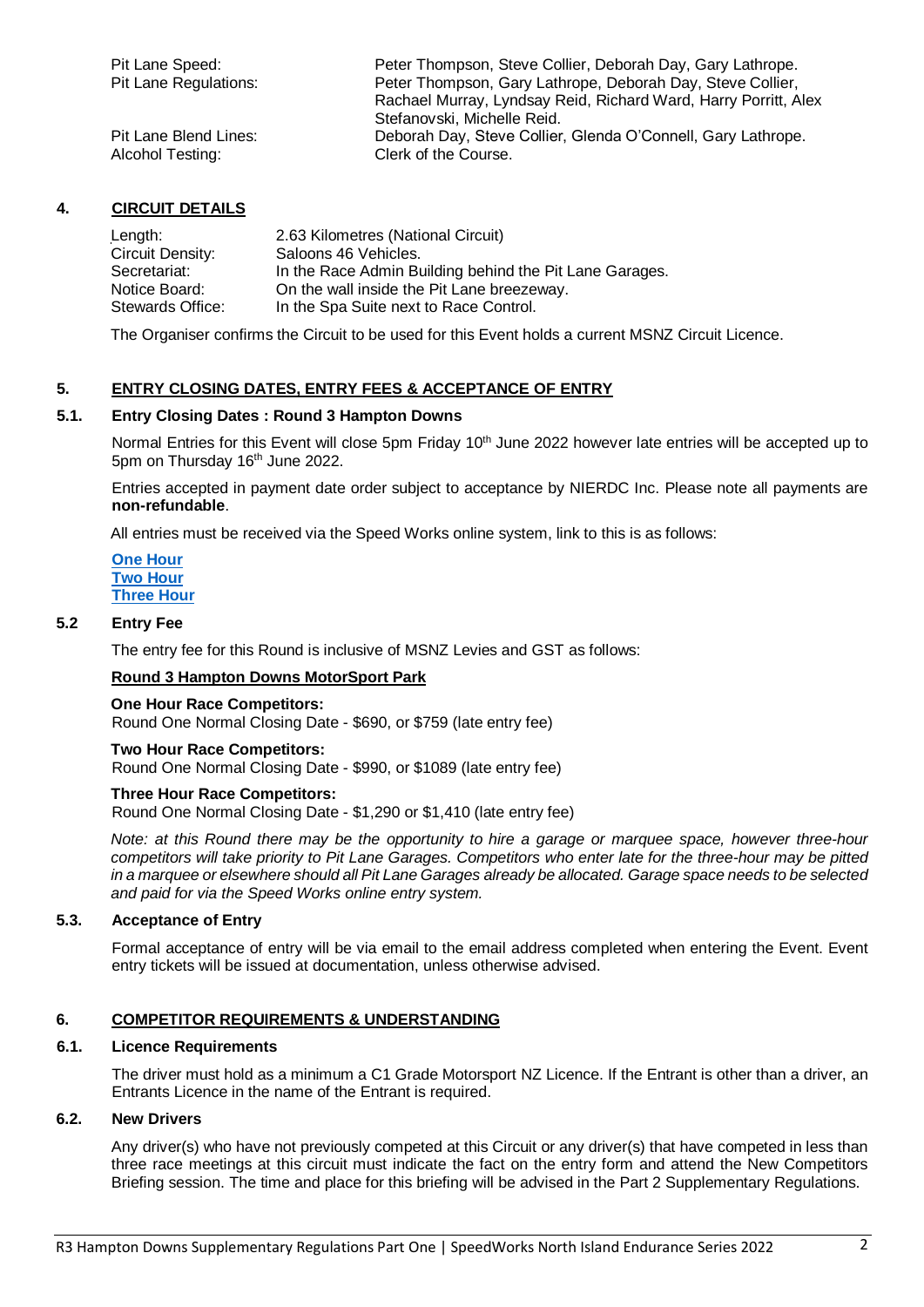# **6.3. Drivers Briefing**

A Compulsory Drivers briefing will be held for this Event, details of the briefing for this Round will be advised in the Part 2 Supplementary Regulations

#### **6.4. Competitor understanding**

In signing the sign on sheet at the Secretariat, competitors (Entrant and Drivers) are deemed to fully understand the MotorSport NZ National Sporting Code and its relevant Appendices and Schedules including MSNZ Accredited Series Articles.

In particular:

- The National Sporting Code Articles pertaining to protests and competitors' obligations, and
- Schedule Z articles detailing Flag signals and Code of Conduct.

#### **6.5. Event Schedule**

The Event Schedule is attached below.

#### **6.6. MotorSport New Zealand - Public Liability Insurance Cover**

All MSNZ Events are covered by insurance cover. The insurance excess amount is \$3,500.00.

Should circuit property be damaged, competitor(s) will be liable to reimburse the Speed Works Motorsport Club for the damage incurred, less the monies recovered from the insurance company.

A copy of the insurance certificate is available for viewing on the MSNZ website.

# **7. DOCUMENTATION & SCRUTINEERING AUDIT INSPECTION**

**7.1.** Documentation will be processed prior to the event, all competitors must have completed the online entry from and supplied all licence, club membership and transponder number details as requested **by 5pm Wednesday 15 th June 2022.**

Each vehicle will be issued with a passed sticker which must be attached to the Competition Vehicle prior to entering the Circuit.

**7.2.** Competitors must still bring their Competition Licence, Competition Vehicle Logbook and a current MSNZ affiliated Club Membership Card with them to the Event.

#### **7.3. Scrutineering Safety Audit Inspections**

For Competition Vehicles that are subject to a Safety Audit Inspection, this will generally take place in your garage or Pit Area on Friday 17<sup>th</sup> June between 11:30 and 14:30.

#### **8. POSTPONEMENT CANCELLATION ABANDONMENT & ORGANISERS RIGHTS**

The organisers reserve the right to cancel or abandon the meetings or part thereof should less than the minimum number of entries as prescribed in the regulations/articles are not achieved. The minimum number of entries required for the meeting to proceed is 50 across the 1, 2 and 3 Hour Race Grids.

# **9. CIRCUIT LIGHTS**

Circuit Lights will be used in conjunction with Flag Points at this Event.

# **10. CIRCUIT REGULATIONS**

Circuit regulations as detailed in Schedule Z of the MSNZ Manual. Any Competitor exceeding the circuit limits, as defined by the solid line at the circuit edges, may be given a penalty.

#### **11. SAFE WORKING CONDITIONS**

- **11.1.** This Event will be conducted in accordance with the Promoters Occupational Health and Safety Policy, which is available to be viewed at the Event Secretariat.
- **11.2.** Competitors are reminded that they are responsible for the working conditions of their associated personnel at all times and must ensure that all applicable safe working conditions are met.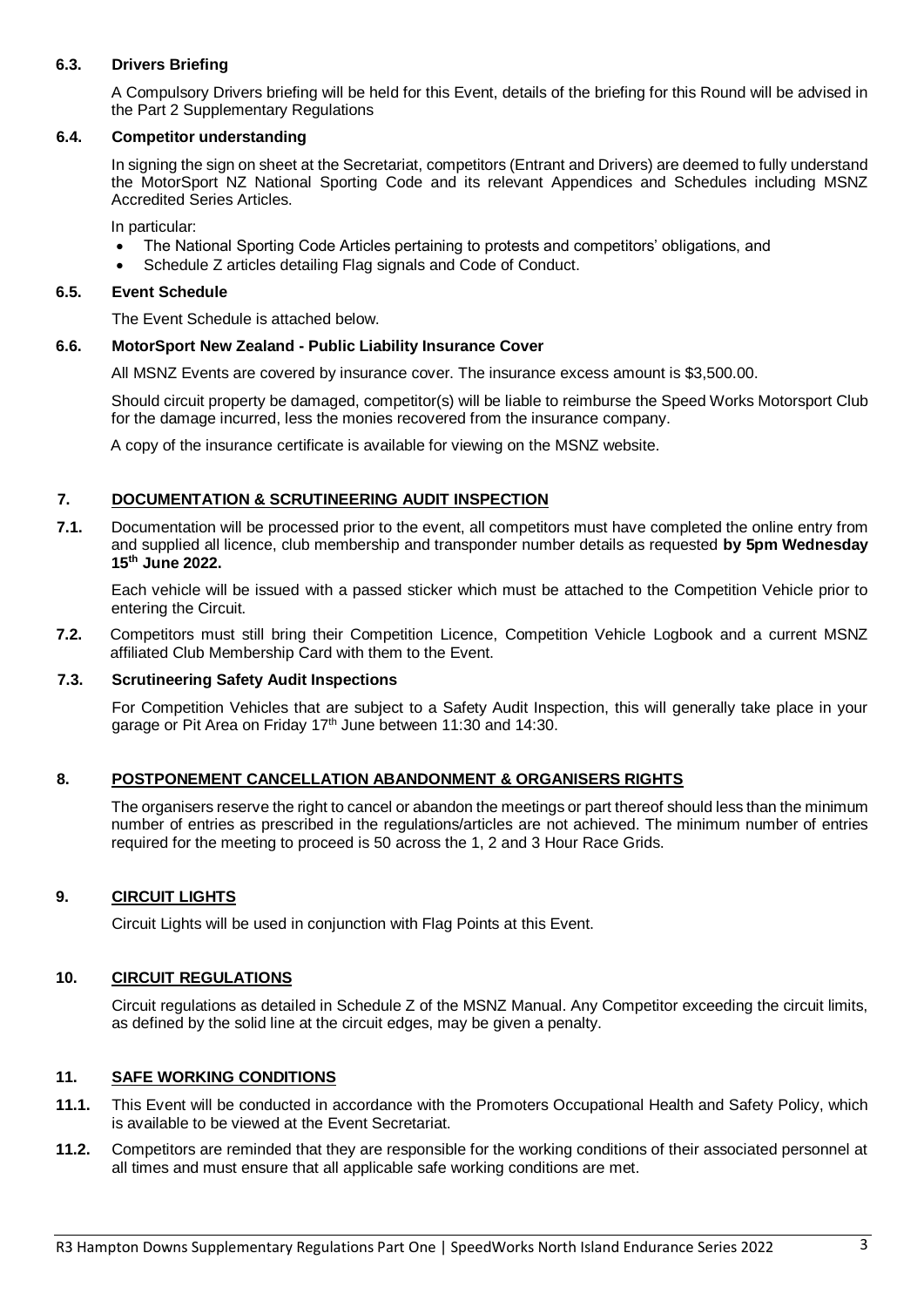# **12. UAV**

The use of Unmanned Aerial Vehicles (UAV - drones and similar) is not permitted at this motorsport Event unless specifically approved by the Event Organisers and must meet the MotorSport NZ Drone Policy.

# **13. ALCOHOL, DRUGS AND OTHER SUBSTANCES**

Any holder of a MSNZ 'Competition' or 'Officials' Licence (or equivalent Licence issued by another ASN) may be tested for the presence of drugs or alcohol (or other banned substances) by a MSNZ Official, in accordance with Schedule D of the MSNZ Sporting Code, and subject to a penalty(ies) for a breach in accordance with MSNZ Regulations.

Consumption of alcohol in the paddock, pits or any section of the competition venue/course under the control of the Officials is forbidden until all competition is concluded each day.

#### **14. TRANSPONDERS**

All vehicles are to be fitted with a MyLaps timing transponder. For those who do not own their own transponder, these are available for hire and must be collected from the Secretariat. Vehicles without an operational timing transponder installed and fitted correctly will not have time recorded until the transponder is installed and fitted correctly.

The Organisers must be advised at the time of entry if a transponder is required and the fee of \$70.00 is to be paid at documentation (this is not included in your entry fee).

#### **15. FUEL HANDLING & STORAGE**

Competitors are reminded about the MotorSport New Zealand Code of Practice for Motorsport Fuel - Storage and Handling. It is the Competitors responsibility to meet all requirements whilst at the circuit, in particular but not limited to, compliance with fuel quantities and fire extinguishers. The Clerk of the Course and/or his nominated delegate may carry out random inspections. Details are available on the MotorSport New Zealand website: https://www.motorsport.org.nz/technical/fuel/.

#### **16. GENERAL INFORMATION**

- 16.1. Pack In: for all Categories will be on Thursday 16<sup>th</sup> June between 15:00 and 18:00 and Friday 17<sup>th</sup> June from 07:30.
- 16.2. **Track Walk:** A Track walk has been arranged for Thursday 16 th June between 15:30 and 16:30 all persons taking part in the track walk must wear a hi viz vest.
- 16.3. Race Radio will be used for Major Announcements including Race Penalties and is highly recommended for all. The Frequency for Race Radio is **455.168750MHz**.
- 16.4. Competitors are reminded to remove all their used tyres when leaving the Circuit at the conclusion of racing. Any tyres left at the Circuit will have a \$100 disposal fee charged back to the Competitor.
- 16.5. Drop sheets must be used when Service work is being carried out on Competition Vehicles cleaning costs for any oil spillages left in the Pit Area may be on charged by the Venue to the Competitor.
- 16.6. For Competition Vehicles pitted on asphalt, plywood must be used when jacking vehicles, this will be available from the venue.
- 16.7. **Medical Services** will be present at the Venue they are located at the Pit Exit end of the Pit Lane and will be operating during the Event Schedule Hours.

# Rachael Murray **Secretary of the Event: Round 3 of the 2022 Golden Homes North Island Endurance Series**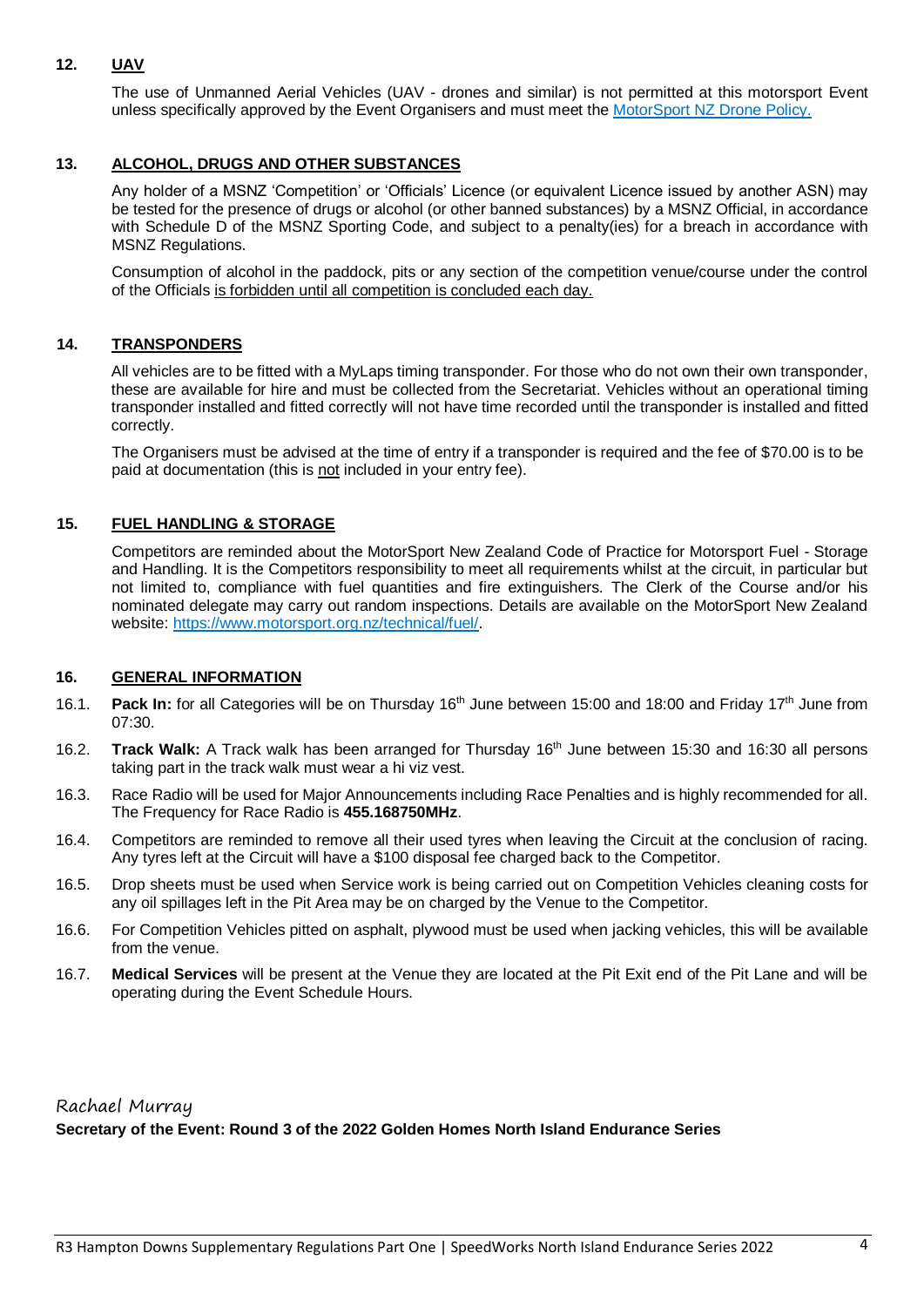# **EVENT SCHEDULE**



| Round 3 - 2022 Golden Homes North Island Endurance Series Hampton Downs Motorsport Park |              |               |                        |                           |                |
|-----------------------------------------------------------------------------------------|--------------|---------------|------------------------|---------------------------|----------------|
| Thursday 16 June 2022                                                                   |              |               |                        |                           |                |
|                                                                                         | <b>Start</b> | <b>Finish</b> | <b>Category</b>        | <b>Duration</b><br>(h:mm) | <b>Session</b> |
|                                                                                         | 14:00        |               | 17:00   All Categories | 3:00                      | Pack In        |
|                                                                                         | 15:00        | 16:00         | <b>Track Walk</b>      |                           |                |



*NB times indicated are indicative and may vary on the day. Should the days program run ahead or behind time, the session times will be announced over Race Radio (where applicable) or the Pit PA system*

|                | Round 3 - 2022 Golden Homes North Island Endurance Series Hampton Downs Motorsport Park |               |                       |                           |                       |
|----------------|-----------------------------------------------------------------------------------------|---------------|-----------------------|---------------------------|-----------------------|
|                |                                                                                         |               | Friday 17 June 2022   |                           |                       |
|                | <b>Start</b>                                                                            | <b>Finish</b> | Category              | <b>Duration</b><br>(h:mm) | <b>Session</b>        |
|                | 7:30                                                                                    |               |                       |                           | Gates Open            |
| P <sub>1</sub> | 9:00                                                                                    | 9:30          | 2-Hour                | 0:30                      | <b>Practice One</b>   |
|                |                                                                                         |               |                       | 0:05                      |                       |
| P <sub>2</sub> | 9:35                                                                                    | 10:05         | 1-Hour                | 0:30                      | Practice One          |
|                |                                                                                         |               |                       | 0:05                      |                       |
| P <sub>3</sub> | 10:10                                                                                   | 10:40         | 3-Hour                | 0:30                      | <b>Practice One</b>   |
|                |                                                                                         |               |                       | 0:05                      |                       |
| P <sub>4</sub> | 10:45                                                                                   | 11:15         | 2-Hour                | 0:30                      | Practice Two          |
|                |                                                                                         |               |                       | 0:05                      |                       |
| P <sub>5</sub> | 11:20                                                                                   | 11:50         | 1-Hour                | 0:30                      | Practice Two          |
|                |                                                                                         |               |                       | 0:05                      |                       |
| P <sub>6</sub> | 11:55                                                                                   | 12:25         | 3-Hour                | 0:30                      | Practice Two          |
|                |                                                                                         |               |                       | 0:00                      |                       |
|                | 12:25                                                                                   | 13:05         | <b>LUNCH BREAK</b>    | 0:40                      |                       |
|                |                                                                                         |               |                       | 0:00                      |                       |
| P7             | 13:05                                                                                   | 13:35         | 2-Hour                | 0:30                      | <b>Practice Three</b> |
|                |                                                                                         |               |                       | 0:05                      |                       |
| P <sub>8</sub> | 13:40                                                                                   | 14:10         | 1-Hour                | 0:30                      | <b>Practice Three</b> |
|                |                                                                                         |               |                       | 0:05                      |                       |
| P <sub>9</sub> | 14:15                                                                                   | 14:45         | 3-Hour                | 0:30                      | <b>Practice Three</b> |
|                |                                                                                         |               |                       | 0:15                      |                       |
| Q <sub>1</sub> | 15:00                                                                                   | 15:30         | 2-Hour                | 0:30                      | Qualifying            |
|                |                                                                                         |               |                       | 0:05                      |                       |
| Q2             | 15:35                                                                                   | 16:05         | 1-Hour                | 0:30                      | Qualifying            |
|                |                                                                                         |               |                       | 0:05                      |                       |
| Q <sub>3</sub> | 16:10                                                                                   | 16:40         | 3-Hour                | 0:30                      | Qualifying            |
|                |                                                                                         |               |                       | 0:05                      |                       |
|                | 16:45                                                                                   | 16:45         | <b>Circuit Closed</b> |                           |                       |